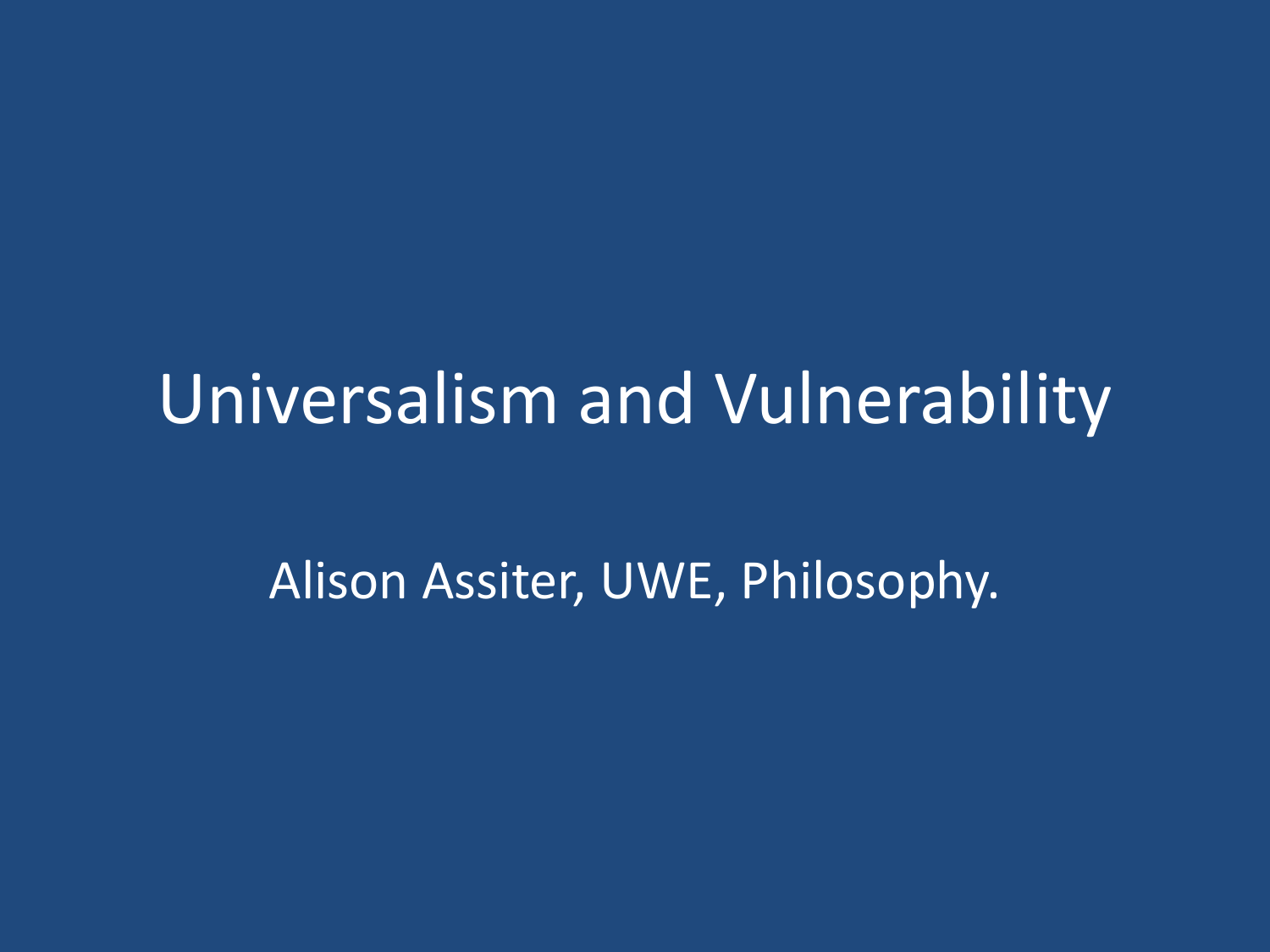## • Theory that there is a universal human nature much derided.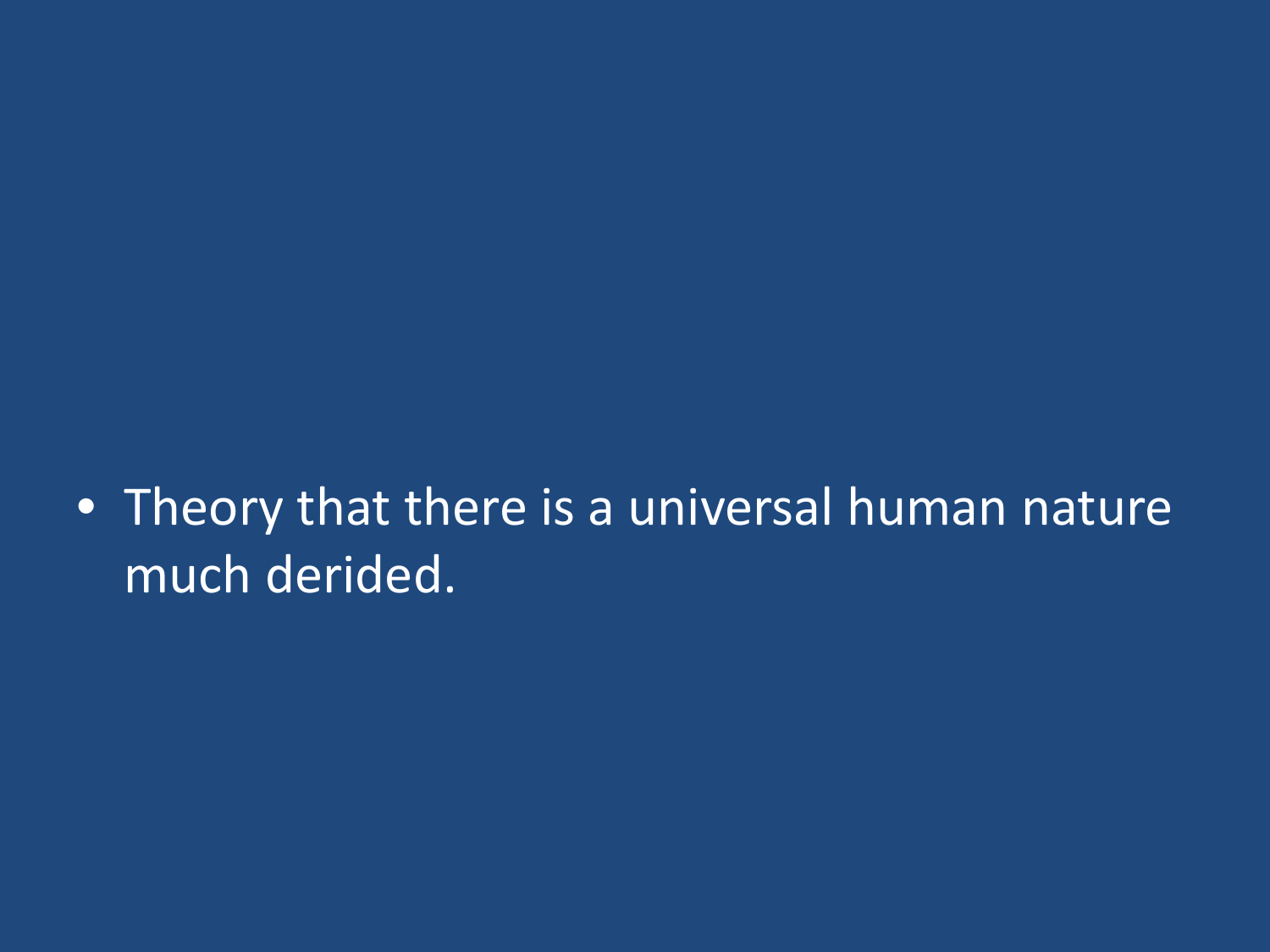• One version of the critique:Paul Gilroy wrote: 'incredulous voices have drawn attention to the bold, universalist claims of occidental modernity and its hubristic confidence in its own infallibility'. Paul Gilroy, *The Black Atlantic: Modernity and Double Consciousness* (London: Verso,1993)43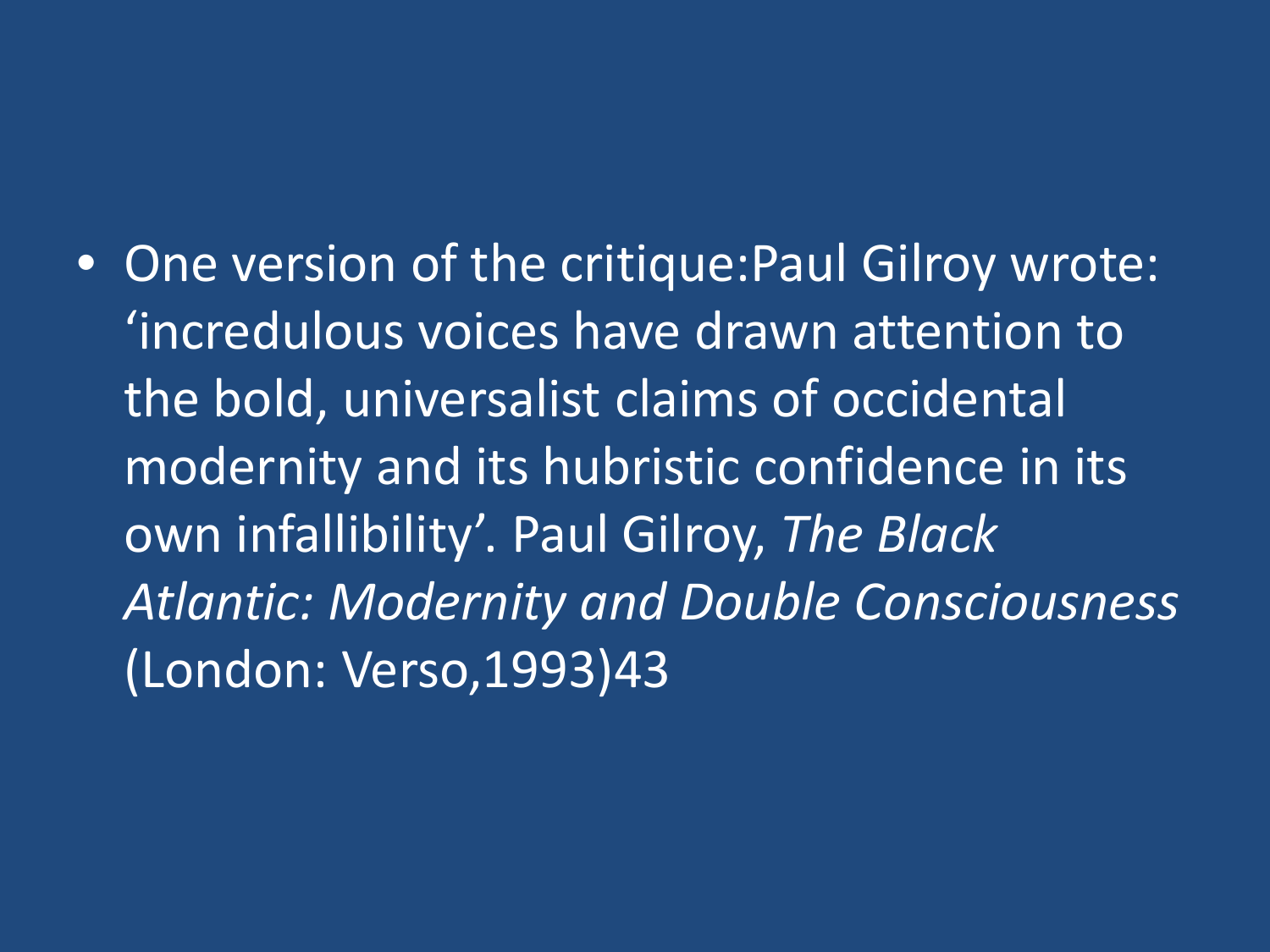• Human universality seen as an 'Enlightenment' conceit, as inevitably imposing its own purportedly and falsely 'universal' values on those falling outside its scope.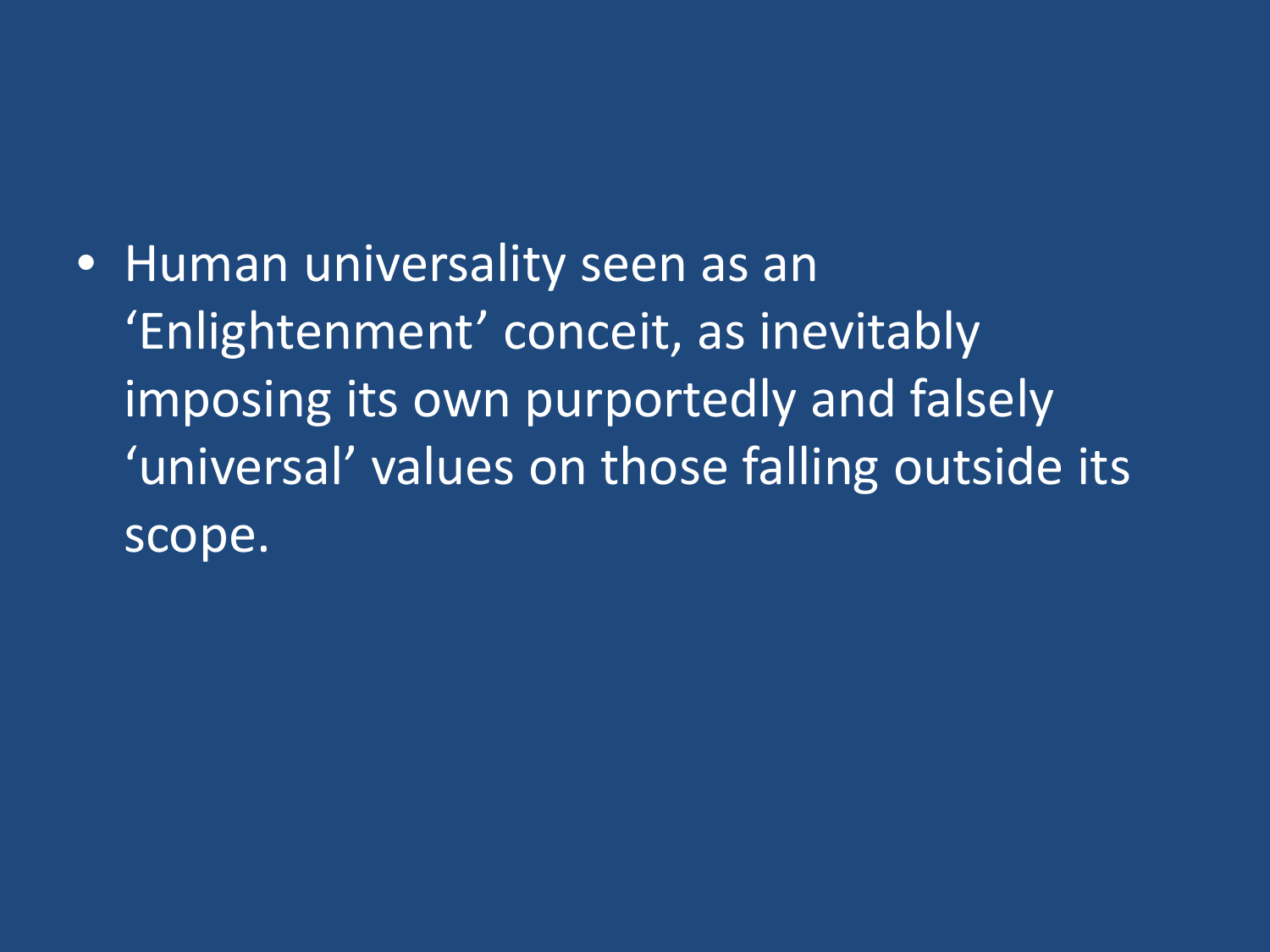• Specifically and famously, the universal discourse of human rights has been associated with the Enlightenment and with 'the west'.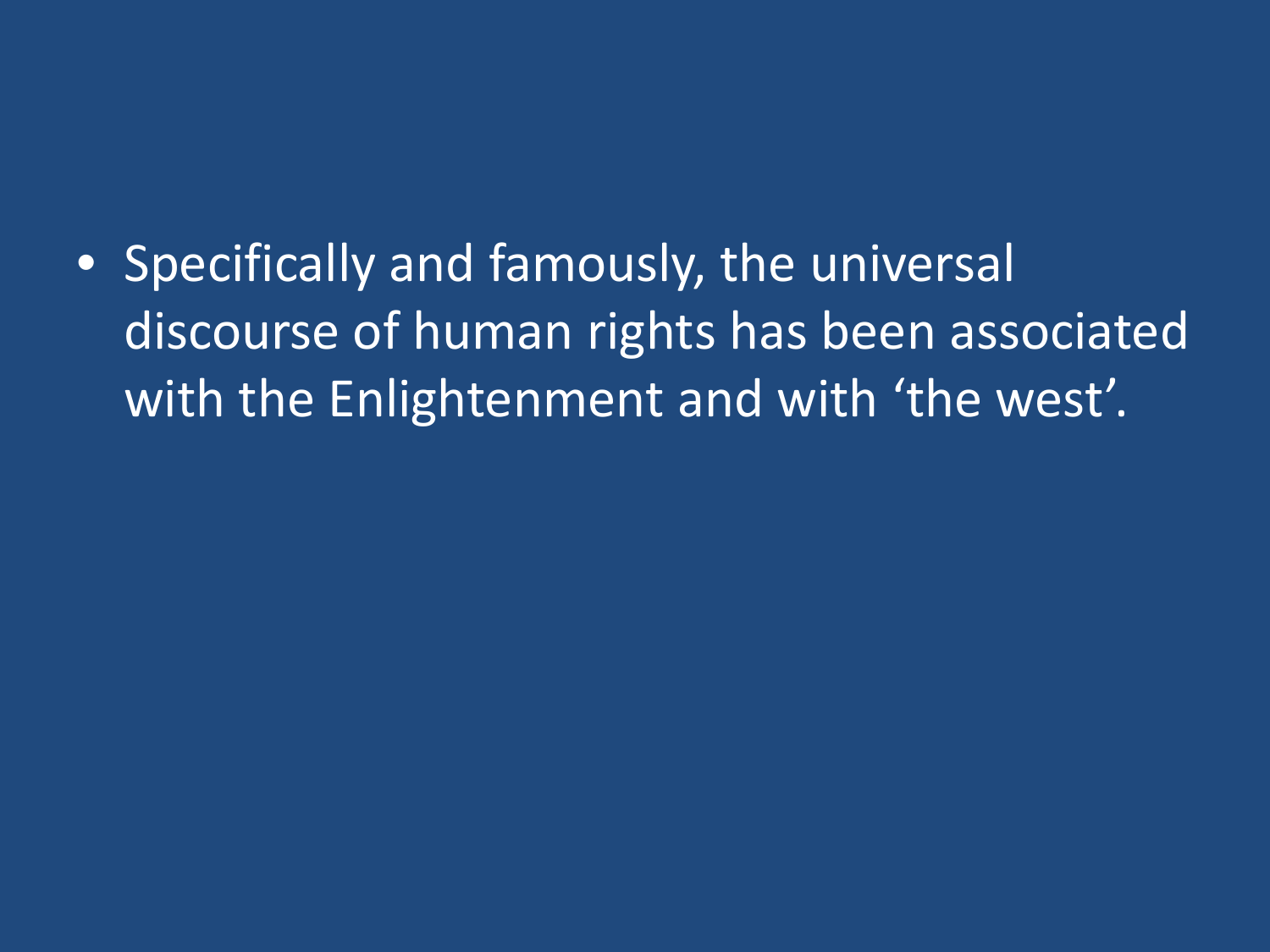• One response is that universal values are not exclusively associated with the Enlightenment and the 'west'.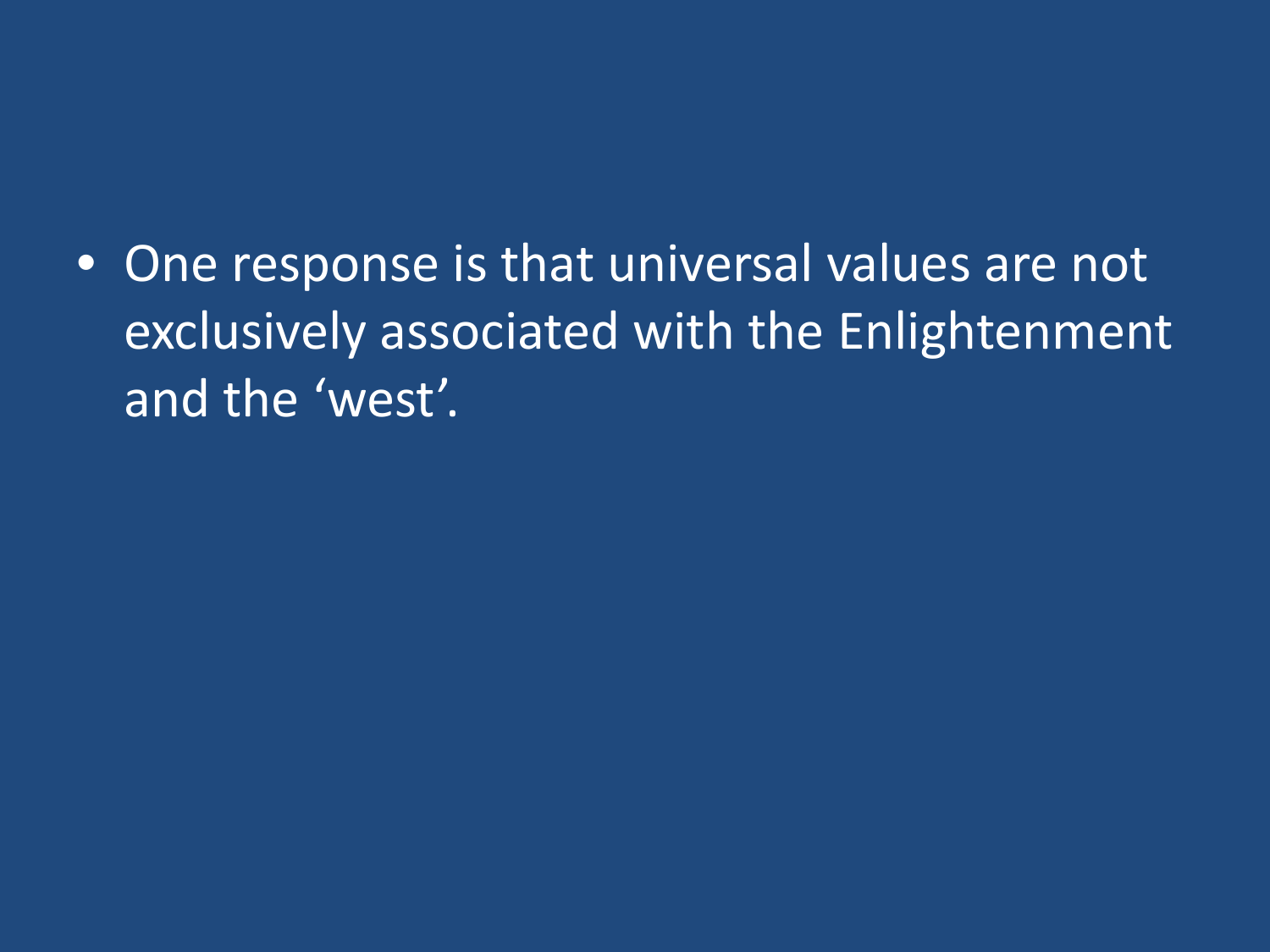• E.g.Gita Sahgal has argued that the movement in India that challenged the twin ills of colonialism and fundamentalist Hinduism was, and still is, the universalising discourse of human rights.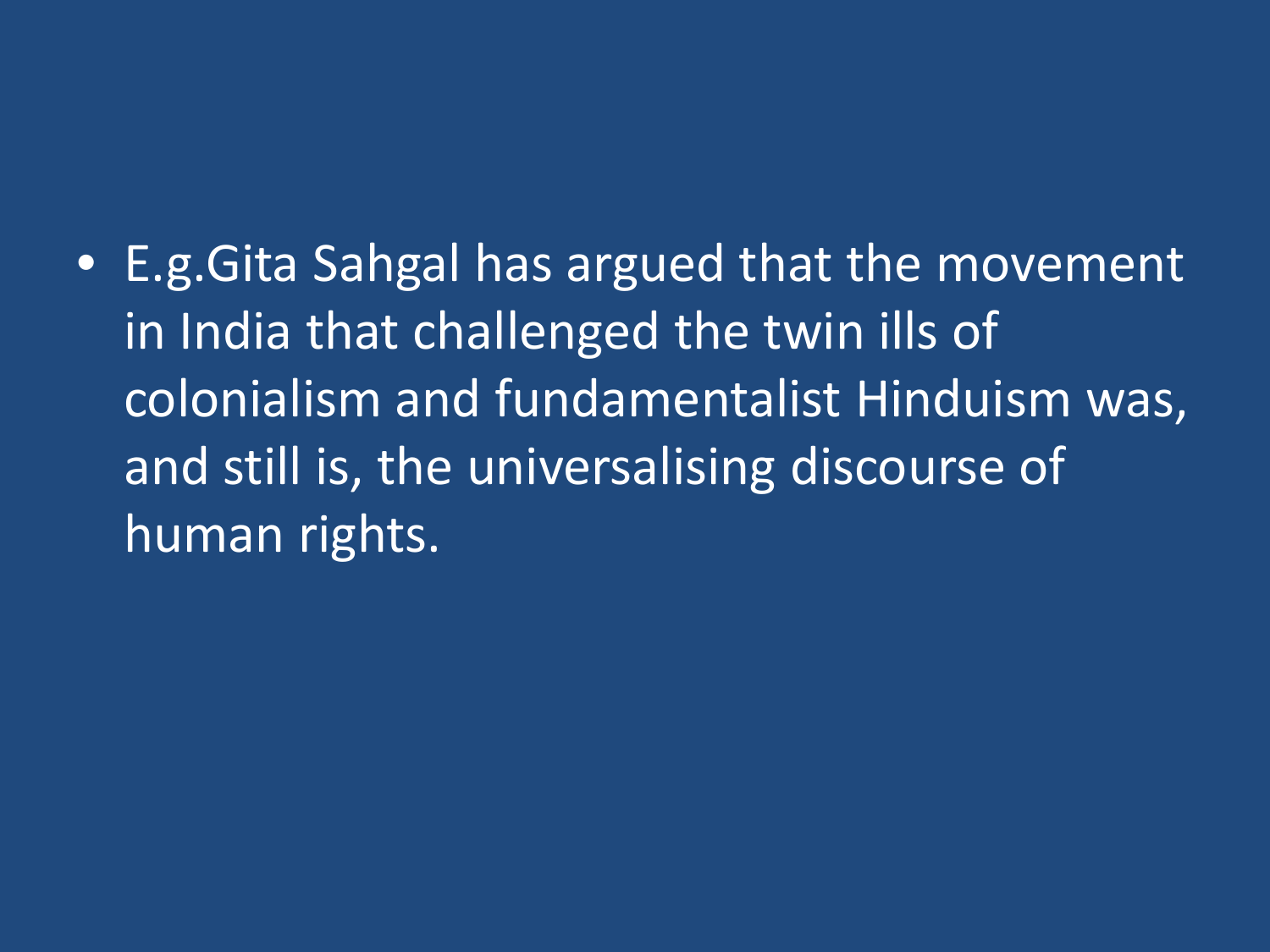• A second response:

• just because some people falsely universalised from their own perspective it doesn't follow that there is something wrong with the universal values themselves.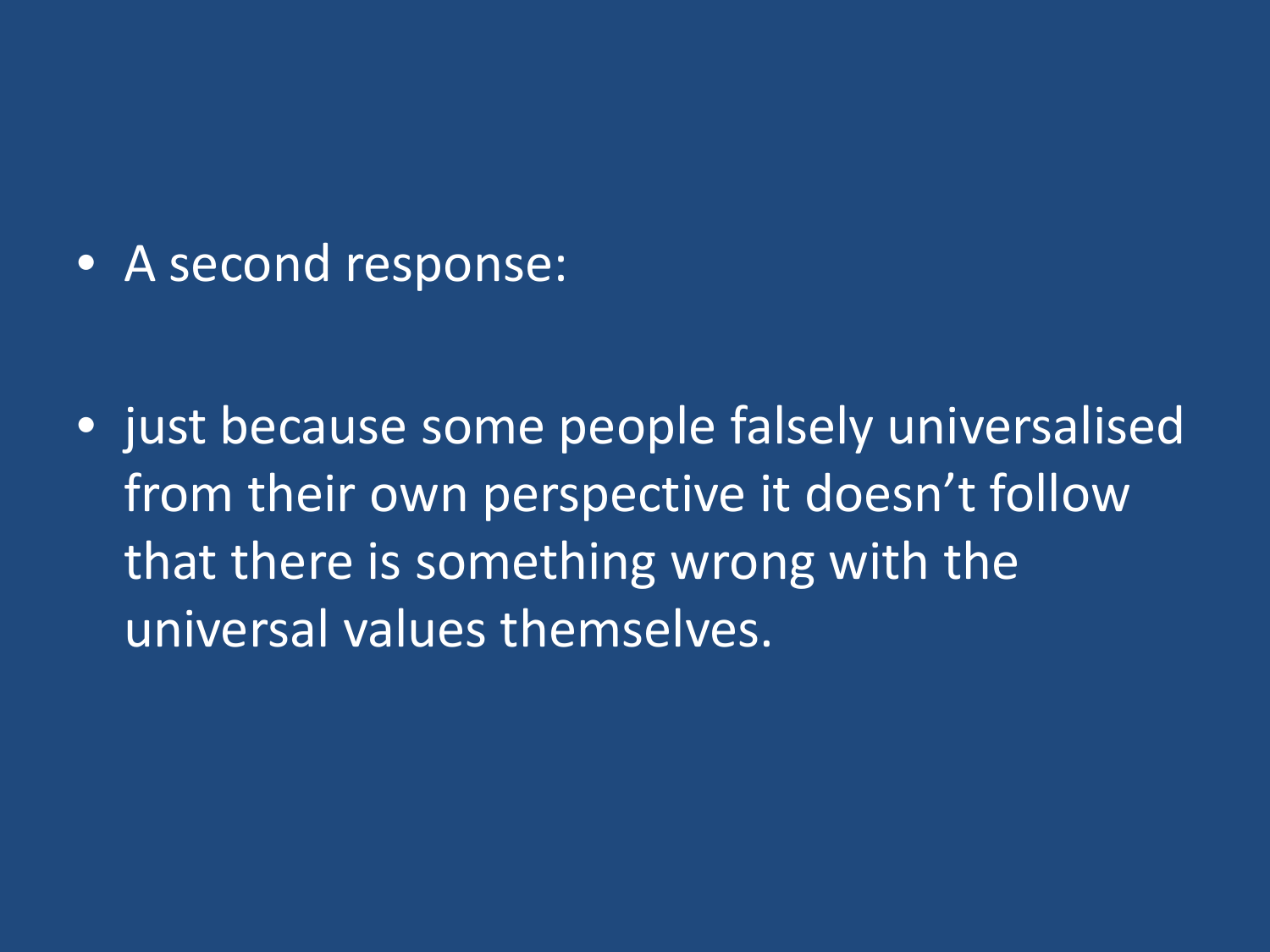• Deeper critique of universalism though- it is reliant upon a view of the self as an autonomous, free, rational being that is, in the end, vacuous.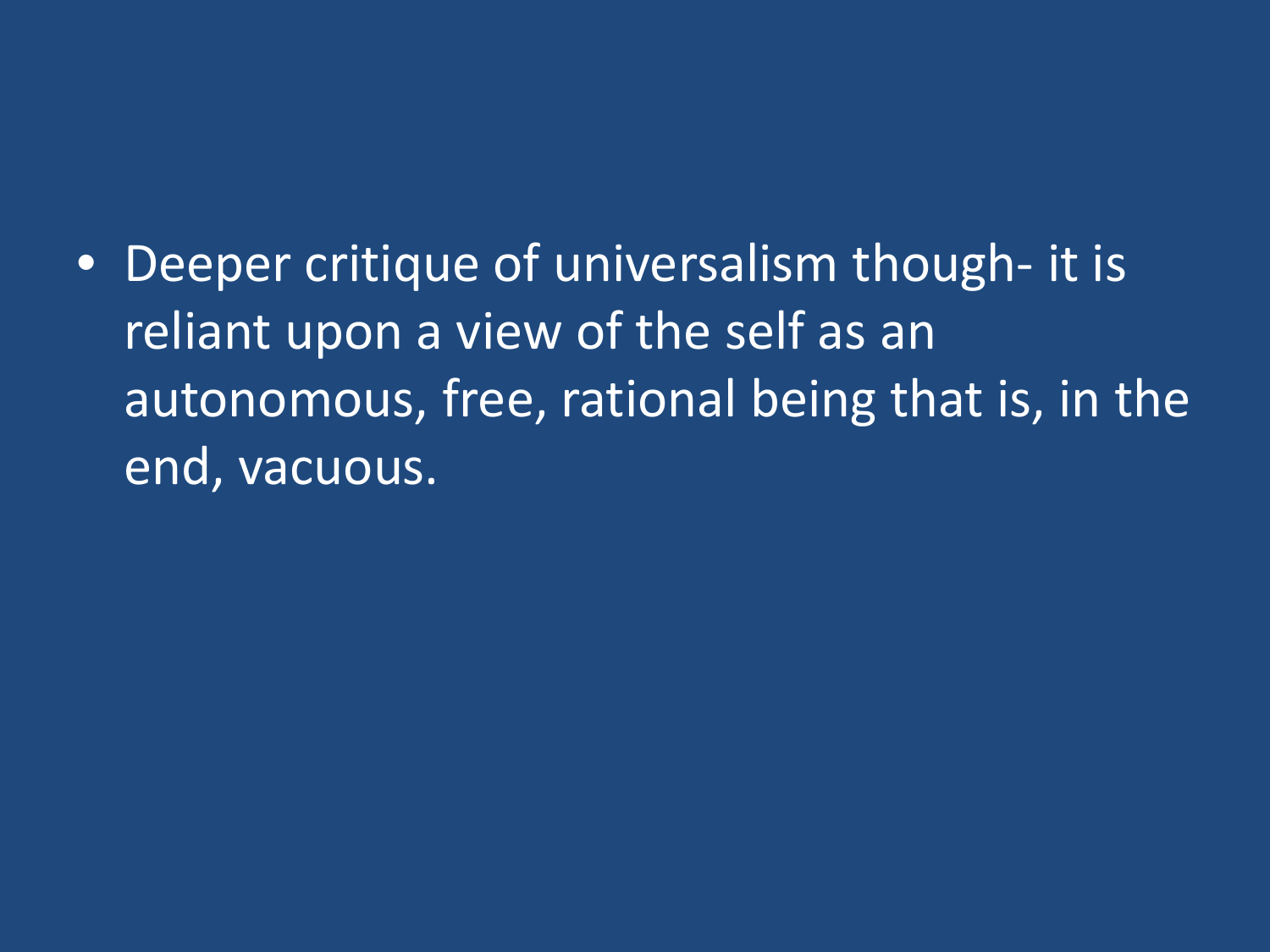• A criticism of Rawls' self, the self that negotiates from behind a 'veil of ignorance' is that it is a fiction.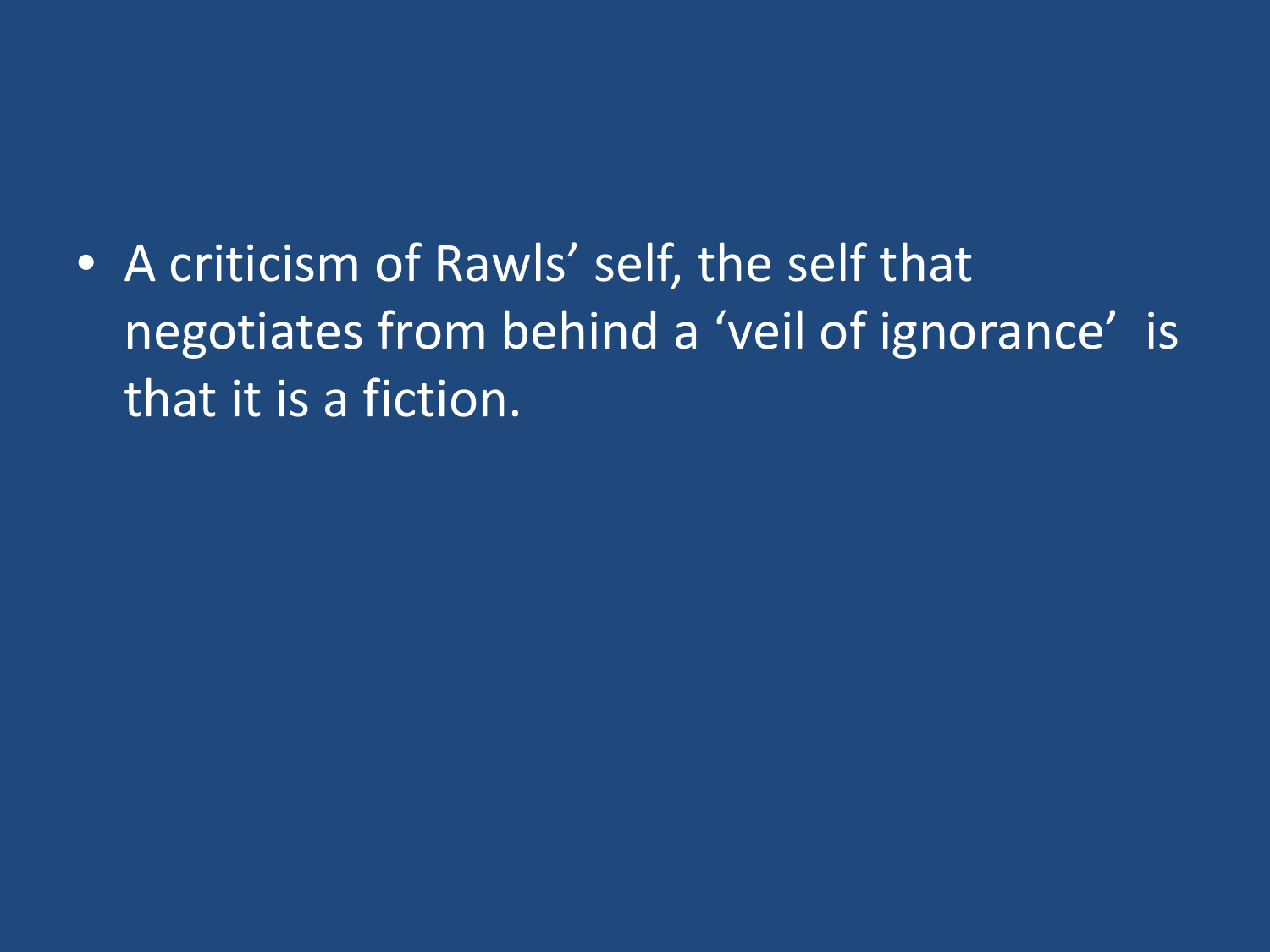• It is such a watered down self that there is nothing left.

• So it is argued, in response, then, that the self is always 'encumbered' – in its culture, its traditions, its nations..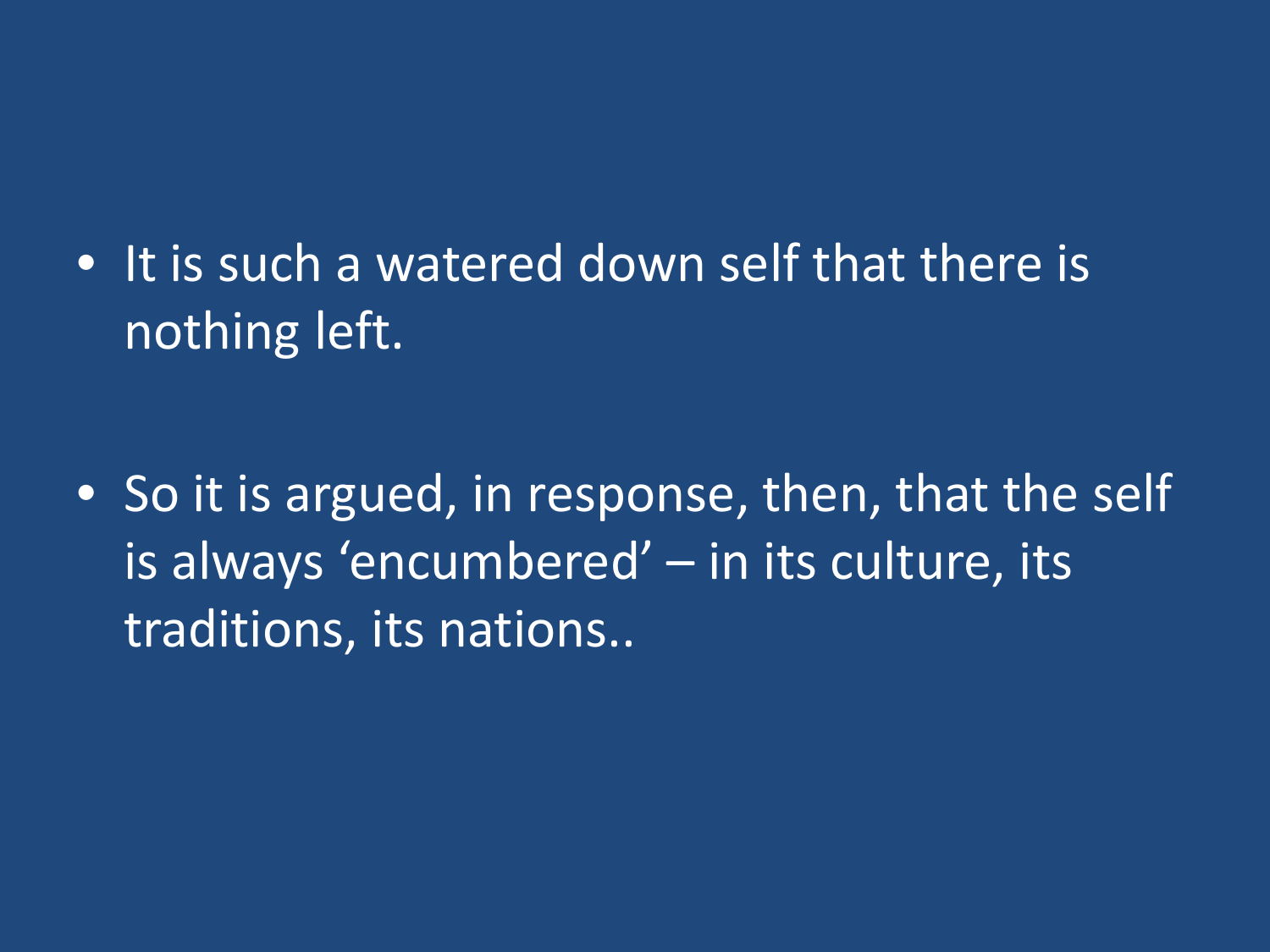• As Gideon Calder has put it: 'every' universalism masks a particularism'.

• Whenever you try to describe what is universal about the self, you end up outlining something specific about the self.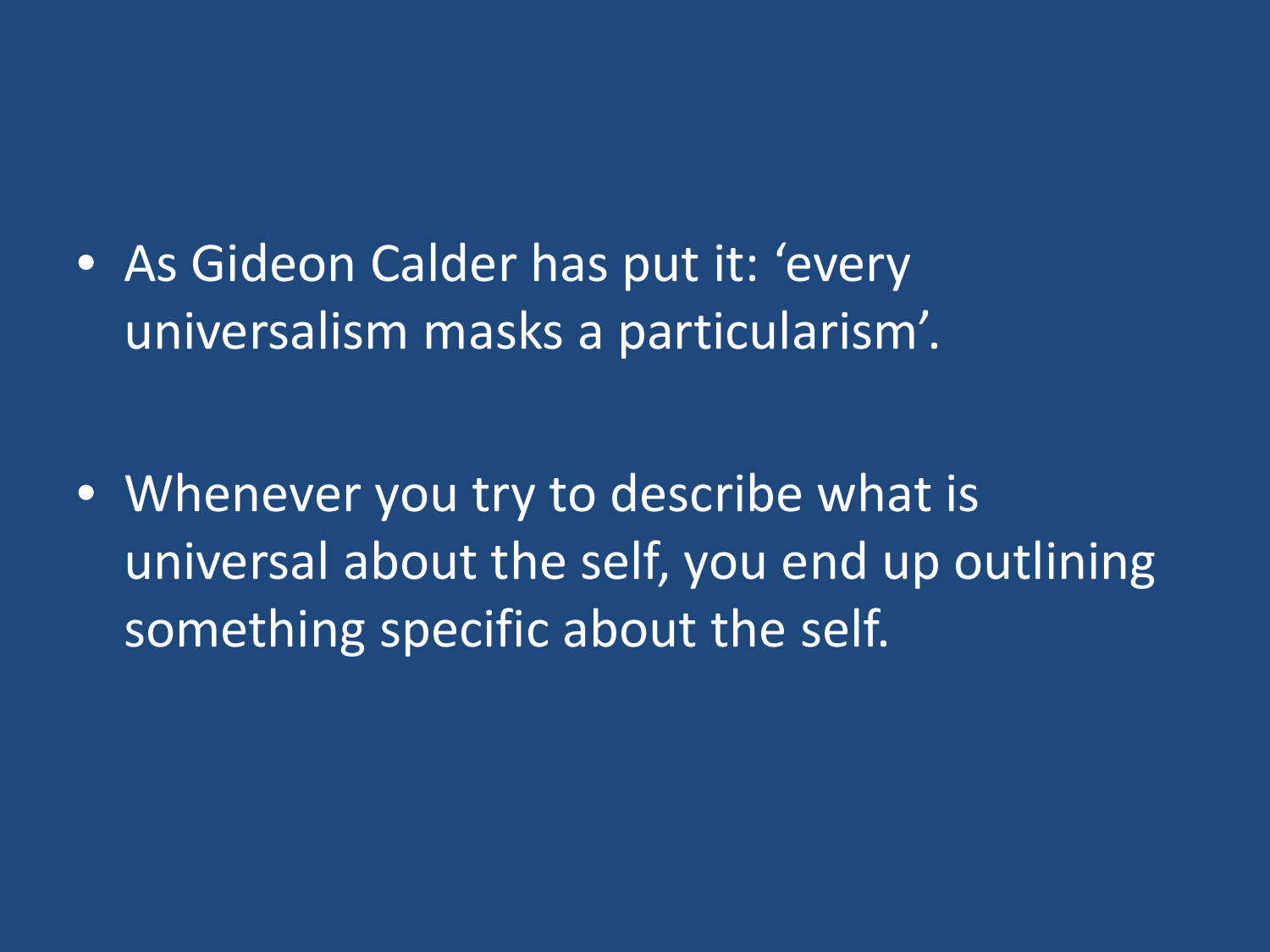• We have no choice, then, according to this argument, but to focus on our differences – our races, our sexuality, our culture, our nation.

• We must be 'multi culturalists' or post modernists, or 'identity theorists' or intesectionality theorists.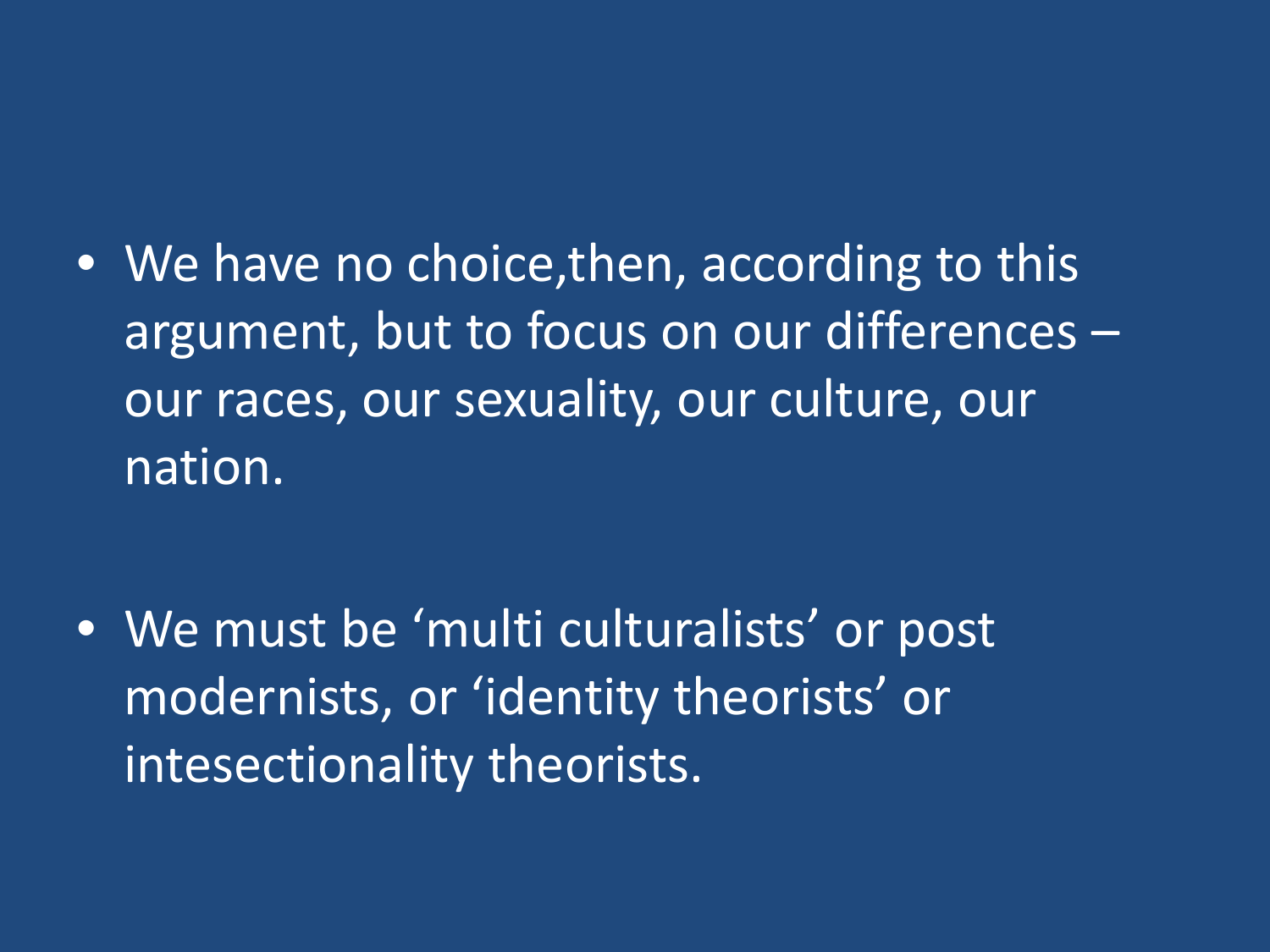So universalism is an impossible ideal.

• But 'particularists' also face difficulties. Which set of characteristics should we identify with – a nation? A class?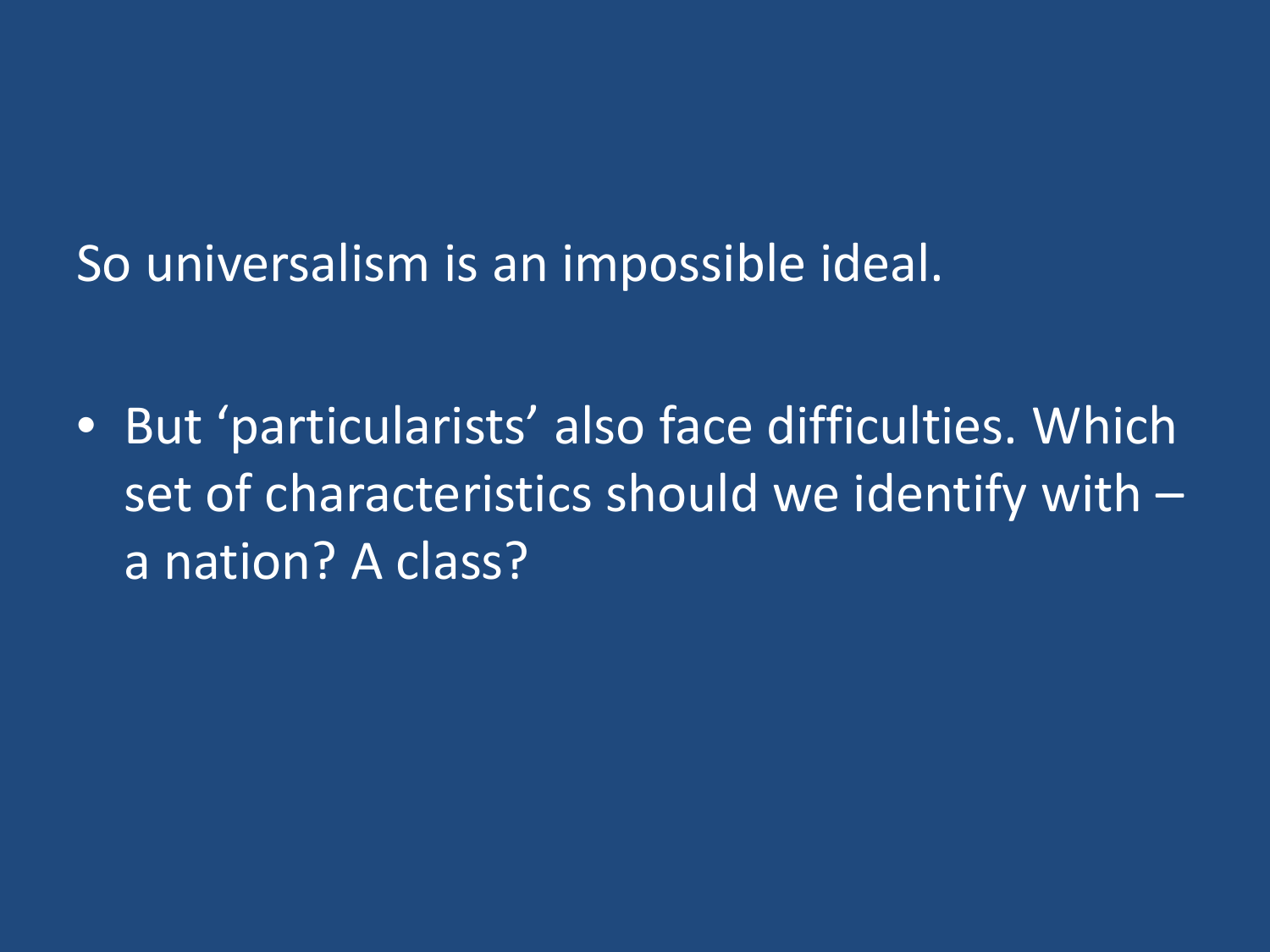• Universalism is important because it is only a perspective of universal humanity that enables us to see injustices – economic inequality, racial injustice, the insection of injustices of race and class, for example.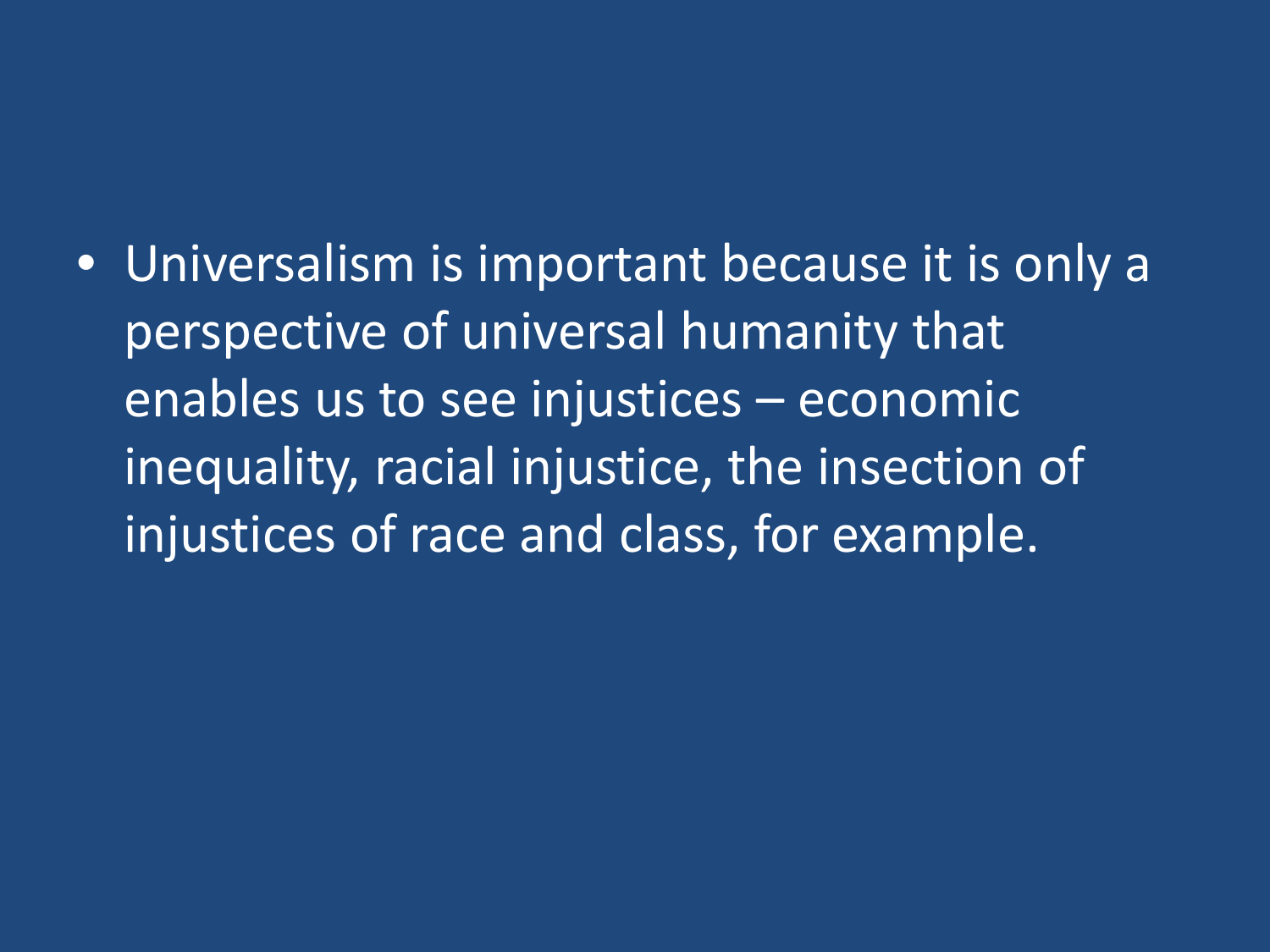• A different model of universal humanity sees all humans as sharing a finitude, a natural nature that is continuous with the non-human natural world, and a vulnerability.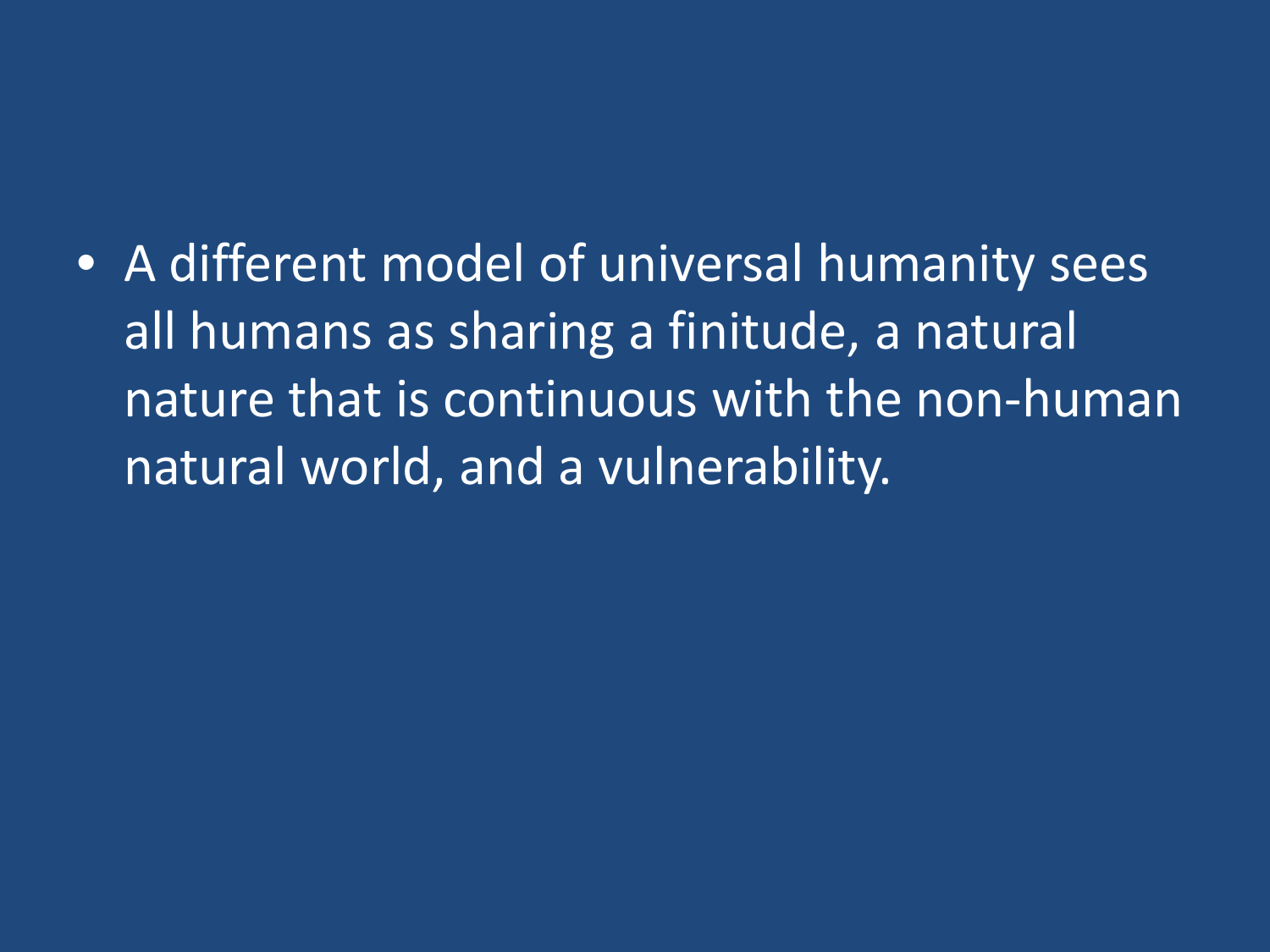• Rather than humans sharing in common a conception of pure autonomy, where each makes decisions in freedom and isolation from others, they share in common the opposite of that.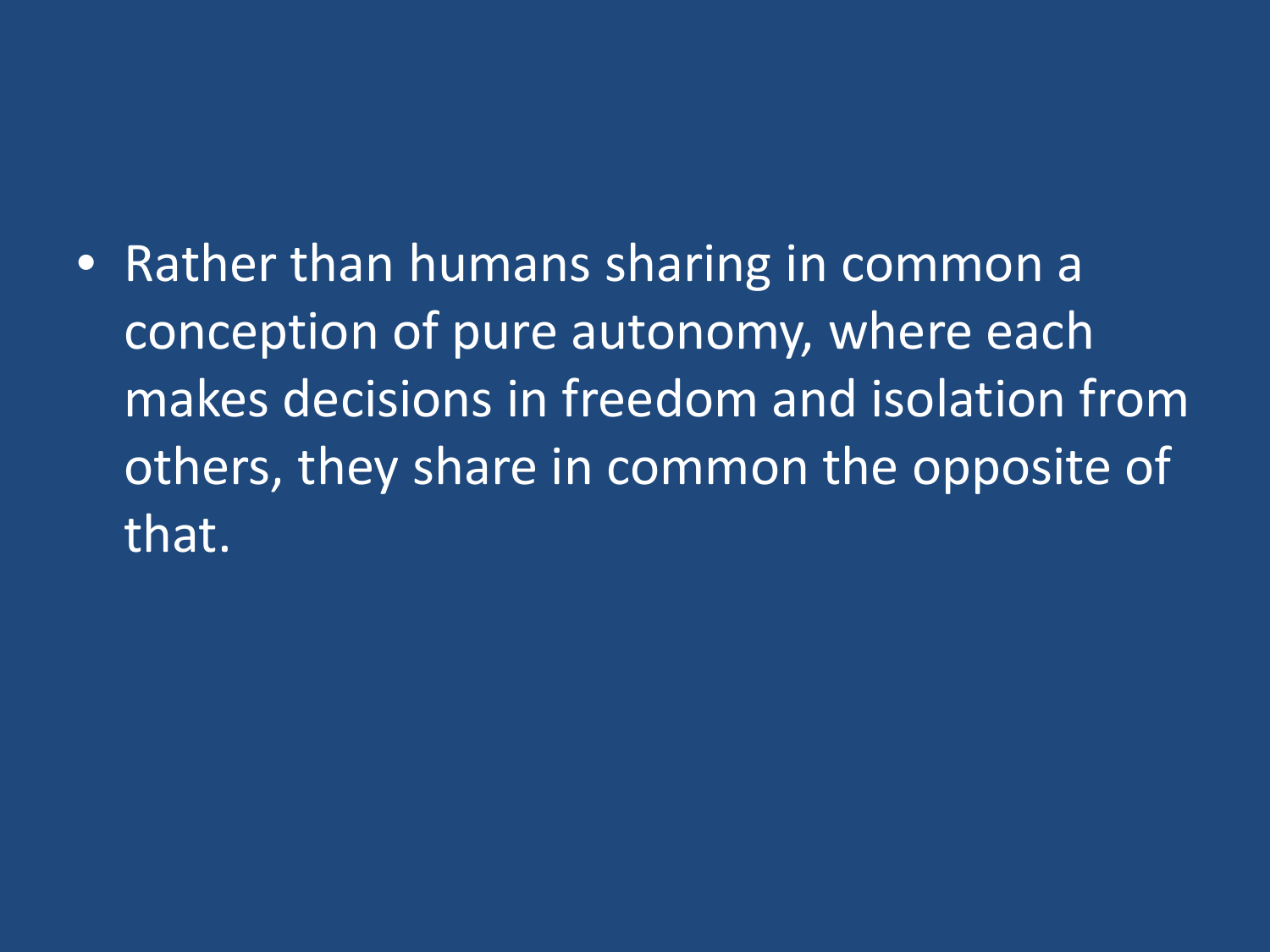• Humans are natural, material, finite and vulnerable beings, who share these qualities with the rest of the natural world.